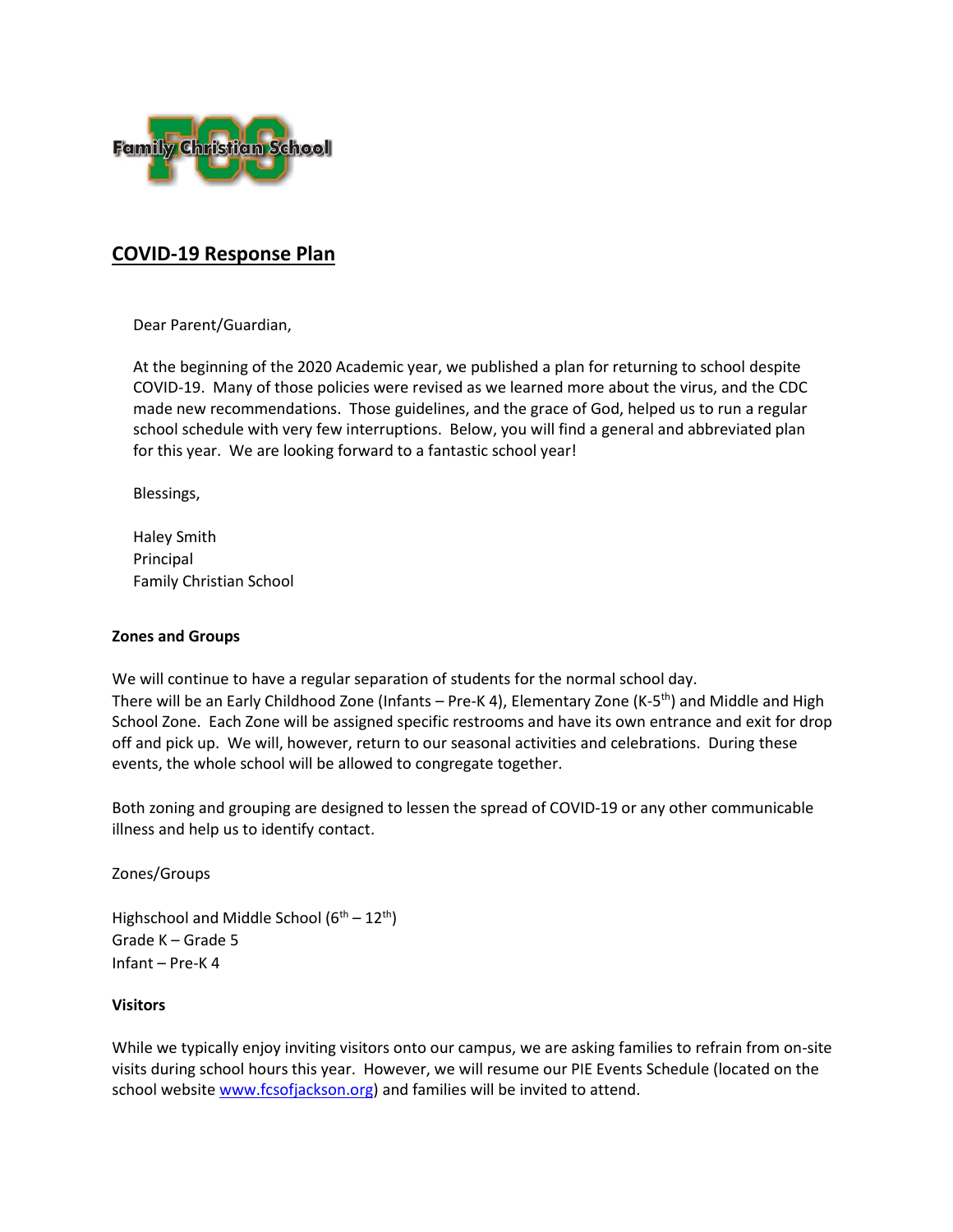We will monitor the situations on a month-to-month basis, and prayerfully, we will be able to enjoy our events without interruption.

There will be specific times we invite parents to our campus throughout the year. These invitations will be intentional, well-planned, and consistent with our procedures.

## **Morning Procedures & Drop Off**

Staff will be stationed at the assigned entrances in the morning. It is imperative that drivers pay close attention to the directions of our staff members.

High school and middle school students will be dropped off at the back entrance, under the awning. Student drivers must park in the back parking lot.

Grades K to grades 5 will be dropped off at the front entrance. Please do not park. Parents will enter the parking lot at the far entrance, join the carline, and wait for the teacher to greet them. After your child has been cleared to enter the building, please proceed to the exit.

Infant/Toddler to Pre-K 4 will be dropped off at the preschool entrance. Parents will park and walk their children inside. Cubbies are located in the hallway. This eliminates the need for any parent to enter a classroom (exception being the infant and toddler room). The sign-in sheets are required for infants, toddlers, and preschoolers. These will also be located in the hallway to eliminate traffic in the classrooms.

Upon arrival, students will be asked to sanitize their hands. There will be a visual wellness inspection of each student as they arrive. Should a staff member flag a student for any sign of illness, the child's temperature will be taken, and if they are running a fever, he/she will be asked to return to the vehicle and remain home for the day. This will be strictly enforced.

## **Signs of Illness we will be looking out for**

- 1. Temperature taken by a touchless thermometer and not to exceed 99.9 degrees. If a student's temperature exceeds 99.9, isolate the students from others, contact parents and the student should stay home until they are 72 hours fever free, without fever-reducing medication.
- 2. Questions to be asked of all adults and students prior to and on arrival to campus:
- A.) Have you had a fever of 100.0 degrees in the last 72 hours
- B.) Have you had an unusual cough or shortness of breath?
- C.) Have you had a loss of taste or smell?
- D.) Have you been in close contact with anyone that has tested positive for COVID-19?

E.) Have you been in close contact with anyone that has been tested and waiting on results for COVID-19?

- F.) Have you had vomiting or diarrhea in the last 24 hours?
- G.) Parents are encouraged to perform the same checks at home before students arrive on campus.

**Pick Up**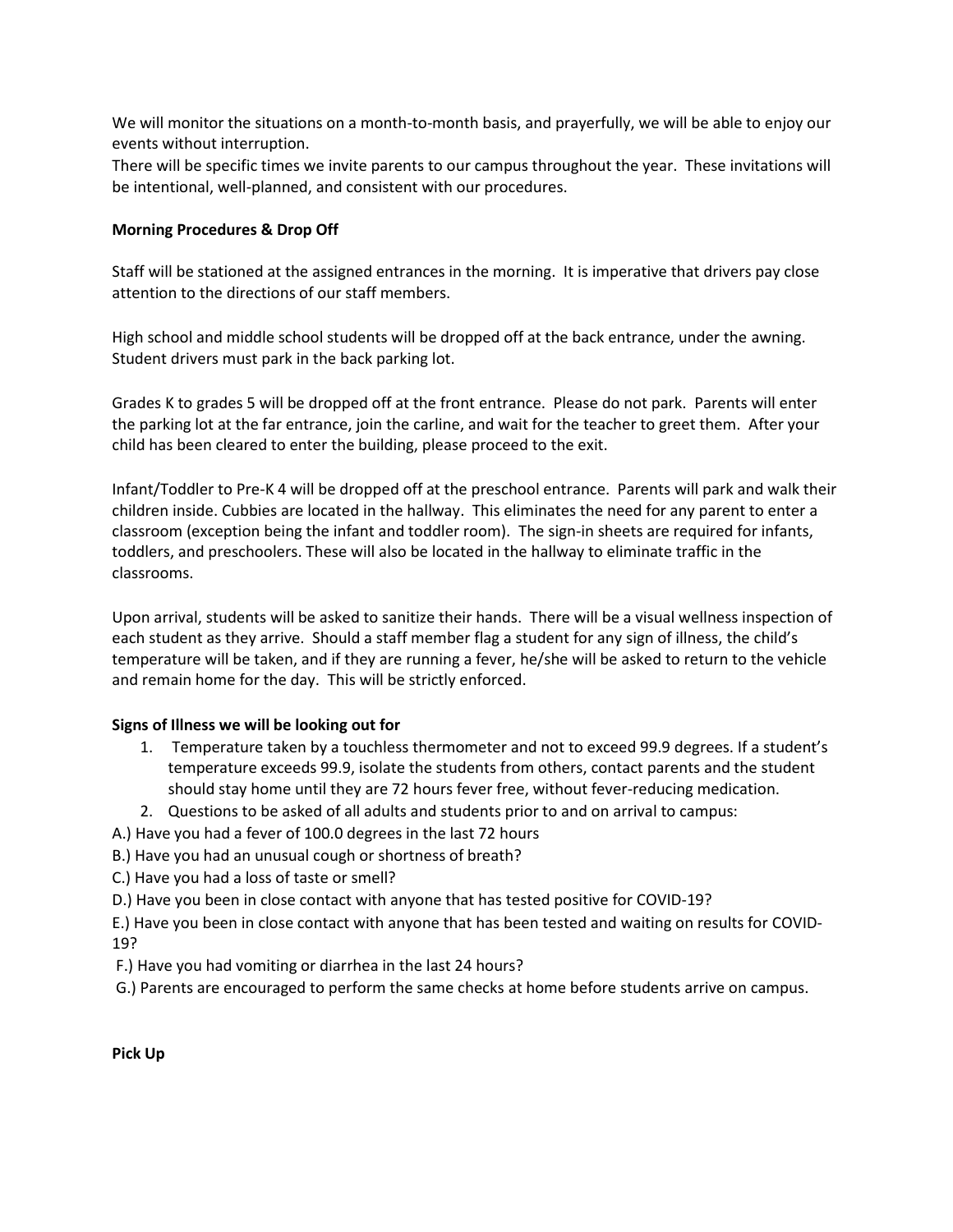High school and middle school students will be picked up at the back entrance, under the awning. Parents picking up will line up in the carline and wait for your child to come out. This is the only entrance and exit door that middle and high school students will use.

Grades K to grades 5 will be picked up at the front door. Please do not park. Parents will enter the parking lot at the far entrance, join the carline, and wait for the teacher to see you and release your child to you or an approved pick-up person.

Infant/Toddler to Pre-K 4 will be picked up at the preschool entrance. Parents will park and come in. The door will be unlocked at 3:00. The sign-in/out sheets are required for infants, toddlers, and preschoolers. These will be located in the hallway to eliminate traffic in the classrooms.

#### **Aftercare**

Aftercare pickup will be at in the preschool hallway or on the playground for all early childhood students. All elementary and middle school students will be signed into aftercare by their teacher. Elementary and middle school students will be found in the cafeteria, gym, or on the playground. A bright orange sign will be hung on either the front door or high school entrance door to help parents know where to come in to pick up their children (If you do not see a sign on either door, then it is likely that they are on the playground). Parents must come inside to sign their child(ren) out from aftercare.

All students who are not picked up by 3:15 will be signed into aftercare.

#### **Masks or No-Masks?**

This year we are leaving it up to the families if they would like their child to wear a mask daily. Students and staff members are not required to wear a mask unless the school administration announces a COVID-19 alert. Masks may be required for everyone, staff and students alike, in that event. Due to such a possibility, every student should have daily access to a mask, to be kept in his or her backpack.

#### **Lunch Schedule and Food Service**

FCS will continue our lunch orders for Thursdays. Order forms will be sent in the Friday email and need to be submitted by the date on the order form.

Lunch schedules will be divided into two, 30 min lunch periods.

All students will wash hands before and after their scheduled lunch time.

All staff working with or near the food will be required to wear gloves.

Teachers will need to have less contact with students' food. Please work with your child on opening their own lunch items and drinks. (As always, we are here to help your child where needed and we do understand age-appropriate expectations. However, we are working towards as much independence in this area as possible.)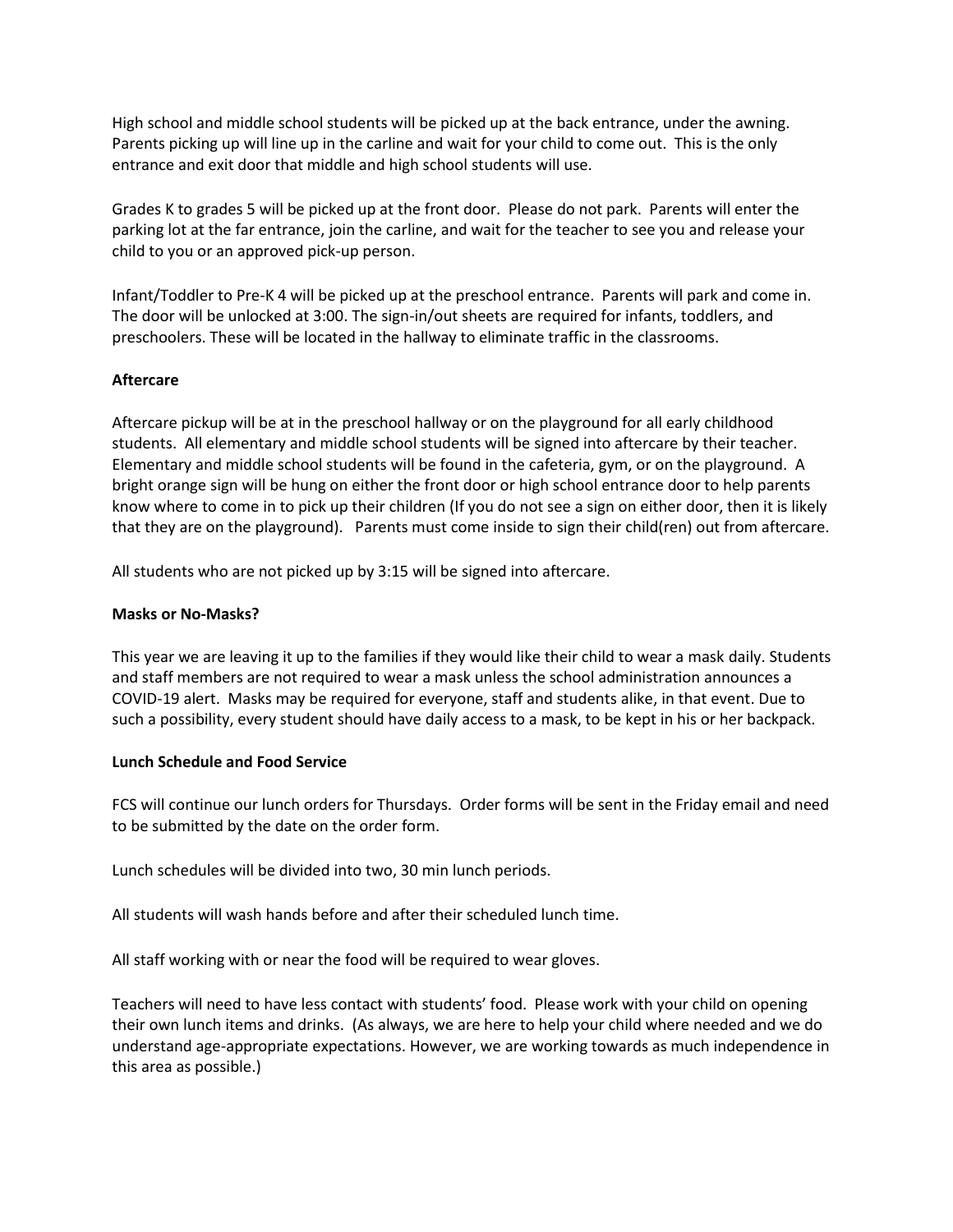The microwaves will not be available for student use. Students will not be able to heat food. Students will need to bring their hot food in a thermos, already heated.

Students will be allowed to carry a reusable water bottle labeled with his/her name. We have installed touchless, water bottle fillers in three locations to make refilling the water bottles convenient.

Teachers will oversee the sanitizing of all tables and clean-up time after each lunch period.

#### **Distance-Learning**

As a rule, FCS will NOT be offering optional distance learning this school year.

As usual, teachers will be required to upload weekly lesson plans on their classroom MySchoolWorx by Monday morning of each week. They will also attach any required worksheets or rubrics for projects when necessary. These lesson plans will be consistent in format and available in the case that a COVID-19 alert is issued.

In the case of mandatory distance-learning, our school schedule will be very similar to that of being on campus. Essentially, the teacher will be conducting class on Microsoft Teams, or a livestream platform, in real time.

For elementary students, the teacher will not be teaching for the length of a regular school day, considering there are breaks and enrichment classes in a regular school day. She will cover the instruction for all the scheduled classes and then dismiss students to do their independent work with a parent or guardian. The teacher will make time at the beginning of each new subject area, on the following day, to go over the assigned work, answer questions, and introduce new concepts. The teacher will be available to take your email/MySchoolWorx questions for the remainder of the regular school day hours and will respond in a timely manner.

For middle and high school, students will switch from class to class via Microsoft Teams. The teacher will teach during the scheduled classes, and students will be expected to engage online during the scheduled class time.

The school has purchased more laptops. In the event of mandatory distance-learning, families would be able to borrow a school laptop, if deemed necessary. It will be up to each family to ensure Wi-Fi capability in your home.

More specific details regarding the daily distance-learning schedule will be provided at the beginning of the school year.

Our goal, in all the new procedures, is to keep our students healthy and safe so that we can continue our school year without interruption. In the event of mandatory distance-learning, the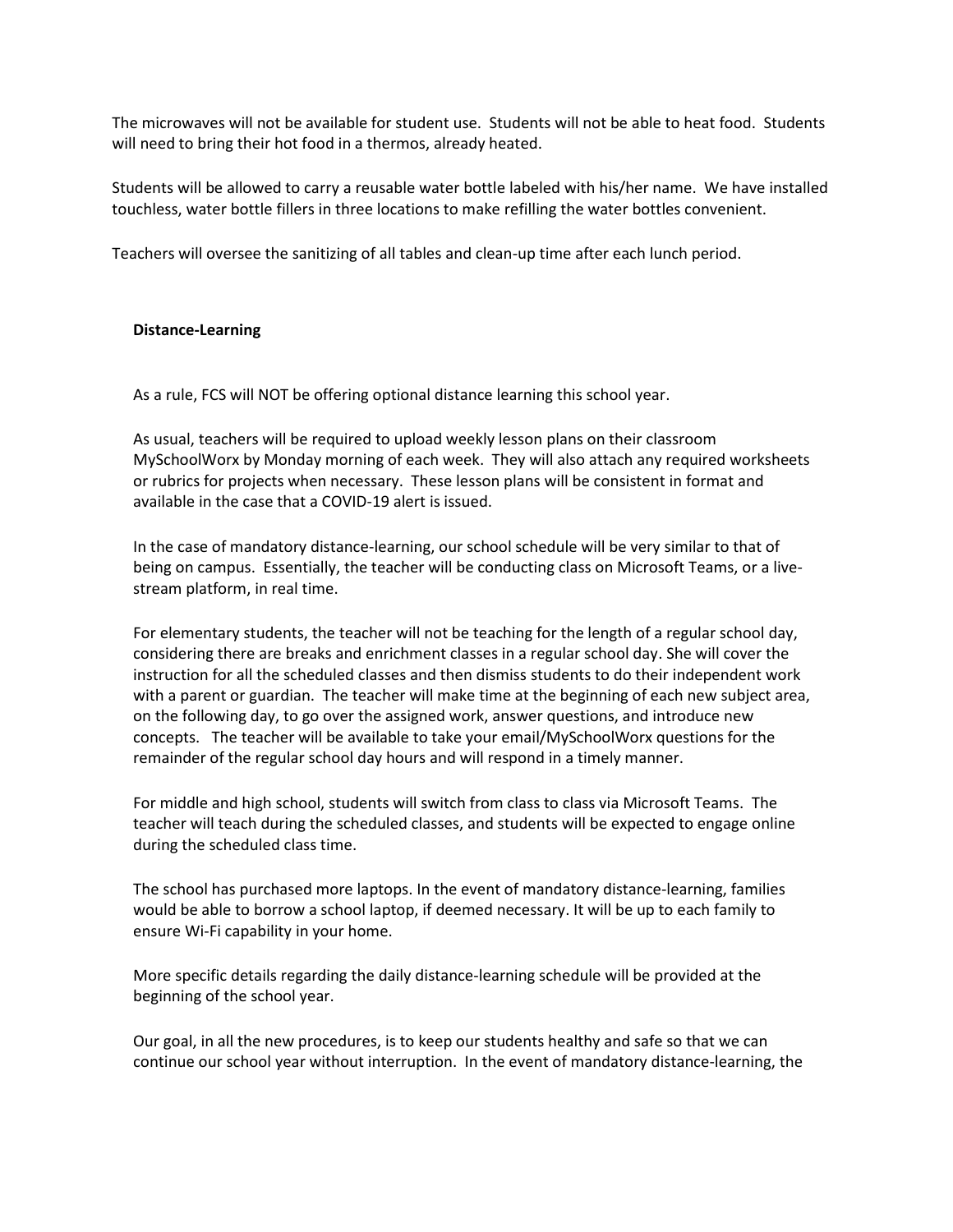only difference between distance-learning and on-site learning is the setting. Parents will not be required to teach the materials.

# **Mandatory Quarantine for an individual Per the CDC**

Quarantine if you have been in [close contact](https://www.cdc.gov/coronavirus/2019-ncov/php/contact-tracing/contact-tracing-plan/appendix.html#contact) (within 6 feet of someone for a cumulative total of 15 minutes or more over a 24-hour period) with someone who has COVID-19, unless you have been fully [vaccinated.](https://www.cdc.gov/coronavirus/2019-ncov/vaccines/fully-vaccinated.html) People who are fully vaccinated do NOT need to quarantine after contact with someone who had COVID-19 unless they have [symptoms.](https://www.cdc.gov/coronavirus/2019-ncov/symptoms-testing/symptoms.html) However, fully vaccinated people should get tested 3-5 days after their exposure, even if they don't have symptoms and wear a mask indoors in public for 14 days following exposure or until their test result is negative.

What to do:

- Stay home for 14 days after your last contact with a person who has COVID-19.
- Watch for fever (100.4◦F), cough, shortness of breath, or [other symptoms](https://www.cdc.gov/coronavirus/2019-ncov/symptoms-testing/symptoms.html) of COVID-19.
- If possible, stay away from people you live with, especially people who are at [higher risk](https://www.cdc.gov/coronavirus/2019-ncov/need-extra-precautions/people-at-higher-risk.html) for getting very sick from COVID-19.

After quarantine

- Watch for symptoms until 14 days after exposure.
- If you have symptoms, immediately self-isolate and contact your local public health authority or healthcare provider.

You may be able to shorten your quarantine.

Your local public health authorities make the final decisions about how long quarantine should last, based on local conditions and needs. Follow the recommendations of your local public health department if you need to quarantine. Options they will consider include stopping quarantine

- After day 10 without testing
- After day 7 after receiving a negative test result (test must occur on day 5 or later)

**Isolation** is used to separate people infected with COVID-19 from those who are not infected. People who are in isolation should stay home until it's safe for them to be around others. At home, anyone sick or infected should separate from others, stay in a specific "sick room" or area, and use a separate bathroom (if available).

What to do

- Monitor your symptoms. If you have an [emergency warning sign](https://www.cdc.gov/coronavirus/2019-ncov/symptoms-testing/symptoms.html) (including trouble breathing), seek emergency medical care immediately.
- Stay in a separate room from other household members, if possible.
- Use a separate bathroom, if possible.
- Avoid contact with other members of the household and pets.
- Don't share personal household items, like cups, towels, and utensils.
- [Wear a mask](https://www.cdc.gov/coronavirus/2019-ncov/prevent-getting-sick/about-face-coverings.html) when around other people if able.

## **When You Can be Around Others After You Had or Likely Had COVID-19**

Most people do not require testing to decide when they can be around others; however, if your healthcare provider recommends testing, they will let you know when you can resume being around others based on your test results.

For Anyone Who Has Been Around a Person with COVID-19